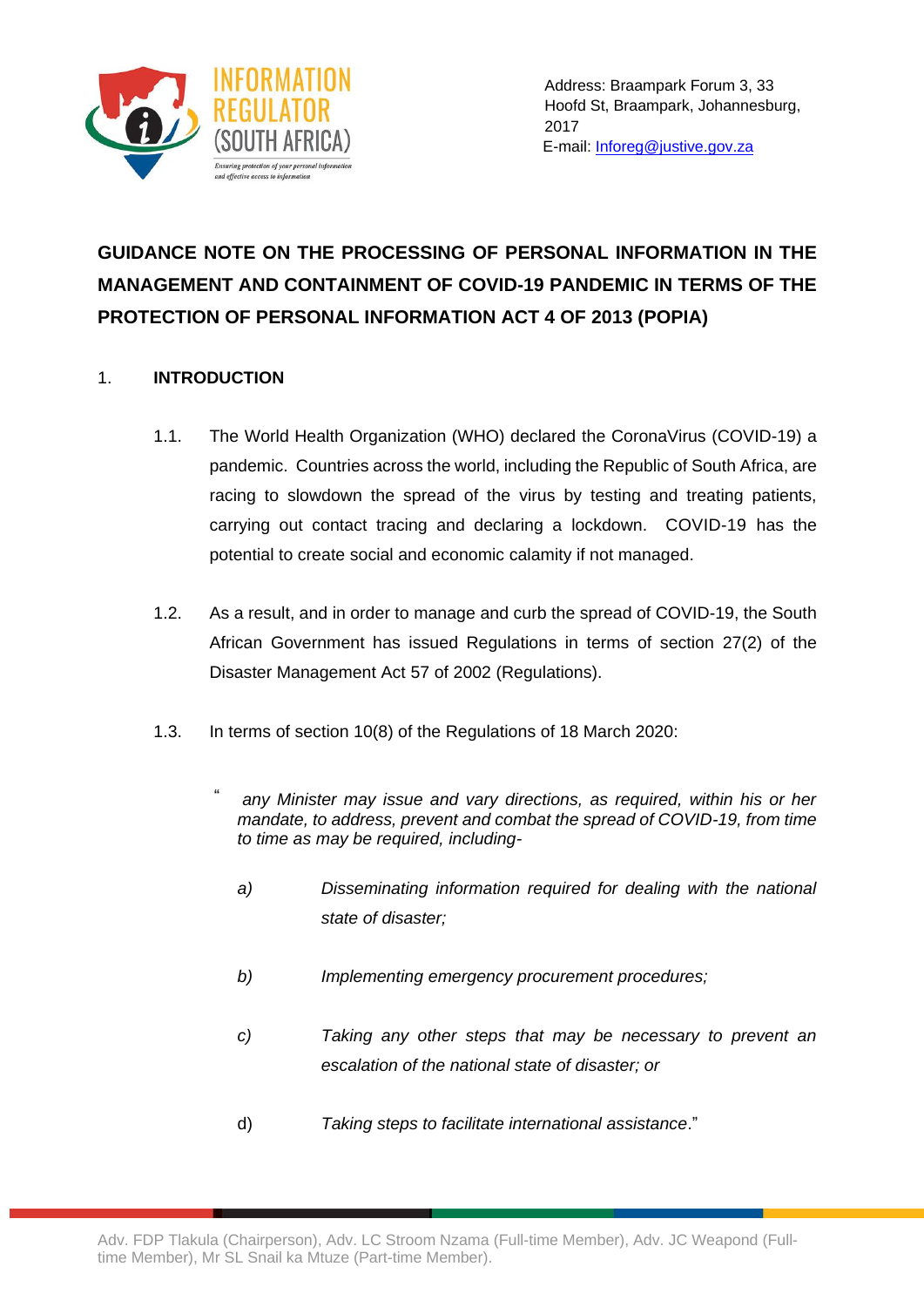1.4. The National Command Council (NCC) is tasked with the coordination and implementation of measures to contain the spread and to mitigate the impact of COVID-19.

#### 2. **PURPOSE**:

- 2.1. The Information Regulator (Regulator) is mindful of the fact that not all the sections of POPIA have come into effect. The Regulator encourages proactive compliance by responsible parties when processing personal information of data subjects who have tested or are infected with COVID-19, or who have been in contact with such data subjects.
- 2.2. The Regulator is issuing this Guidance Note to-
	- 2.2.1. give effect to the right to privacy as it relates to the protection of personal information;
	- 2.2.2. provide guidance to the public and private bodies and their operators on the limitation of the right to privacy when processing personal information of data subjects for the purpose of containing the spread and reduce the impact of COVID-19.
- 2.3. The Regulator recognises the need to effectively manage the spread of COVID-19, which has necessitated the limitation of various constitutional rights of data subjects. The Regulator therefore supports the need to process personal information of data subjects in order to curb the spread of COVID-19.

## 3. **RELEVANT DEFINITIONS**

- 3.1. **"data subject"** means the person to whom personal information relates.
- 3.2. **"operator"** means a person who processes personal information for a responsible party in terms of a contract or a mandate.
- 3.3. **"personal information"** means information relating to an identifiable, living, natural person, and where it is applicable, an identifiable, existing juristic person, including, but not limited to  $-$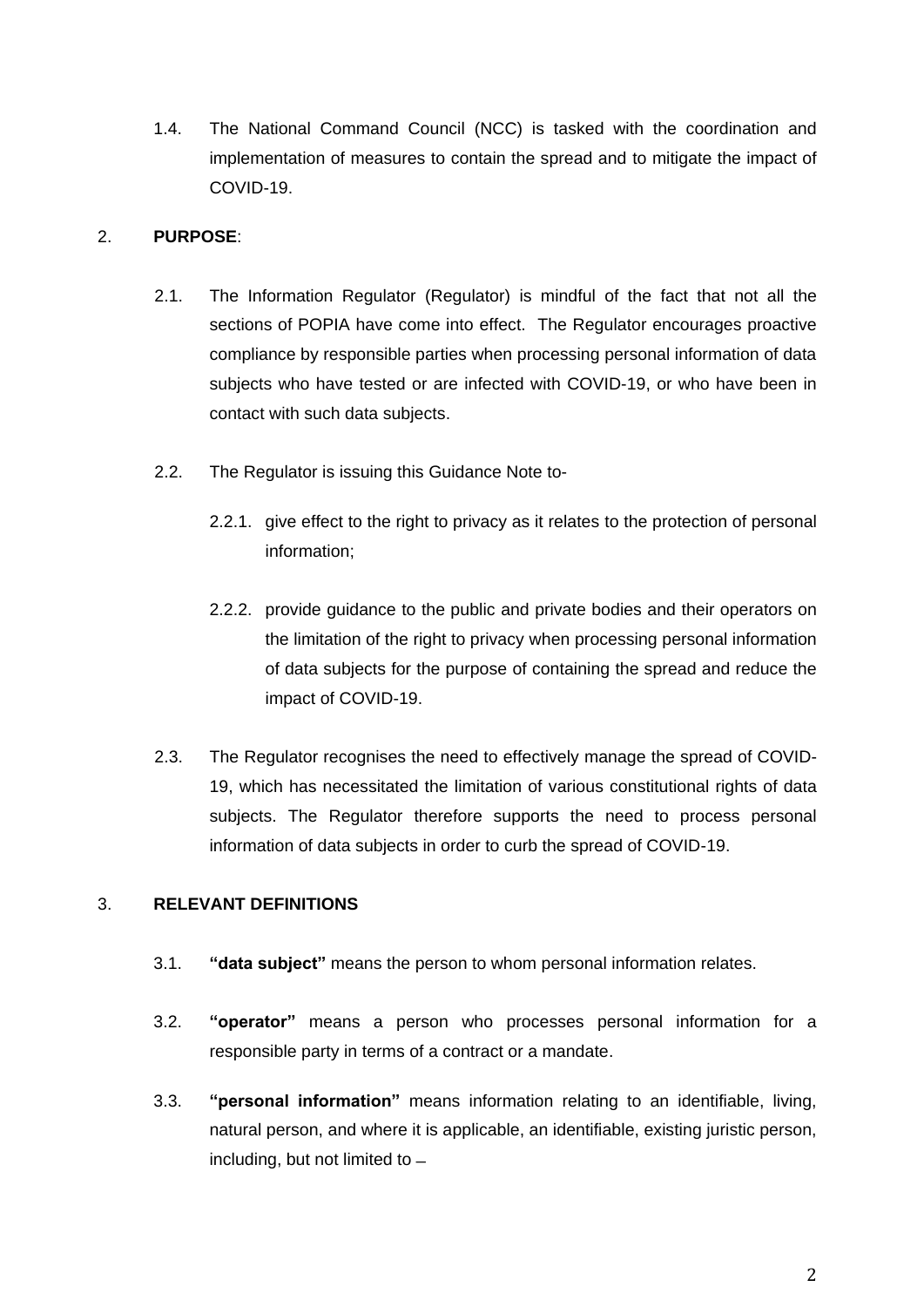- a) information relating to race, gender, sex, pregnancy, marital status, national, ethnic or social origin, colour, sexual orientation, age, physical or mental health, well-being, disability, religion, conscience, belief, culture, language and birth of the person.
- b) information relating to the education or the medical, financial, criminal, or employment history of the person.
- c) any identifying number, symbol, e-mail addresses, physical address, telephone number, location information, online identifier or other particular assignment to the person.
- d) the biometric information of the person.
- e) the personal opinions, views or preferences of the person.
- f) correspondence sent by the person that is implicitly or explicitly of a private or confidential nature or further correspondence that would reveal the contents of the original correspondence.
- g) the views or opinions of another individual about the person.
- h) the name of the person if it appears with other personal information relating to the person or if the disclosure of the name itself would reveal information about the person.

#### 3.4. **"private body"** means-

- a) natural person who carries or has a carried on any trade, business or profession, but only in such capacity;
- b) a partnership which carries or has carried any trade, business or profession;
- c) any former or existing juristic person, but excludes a public body.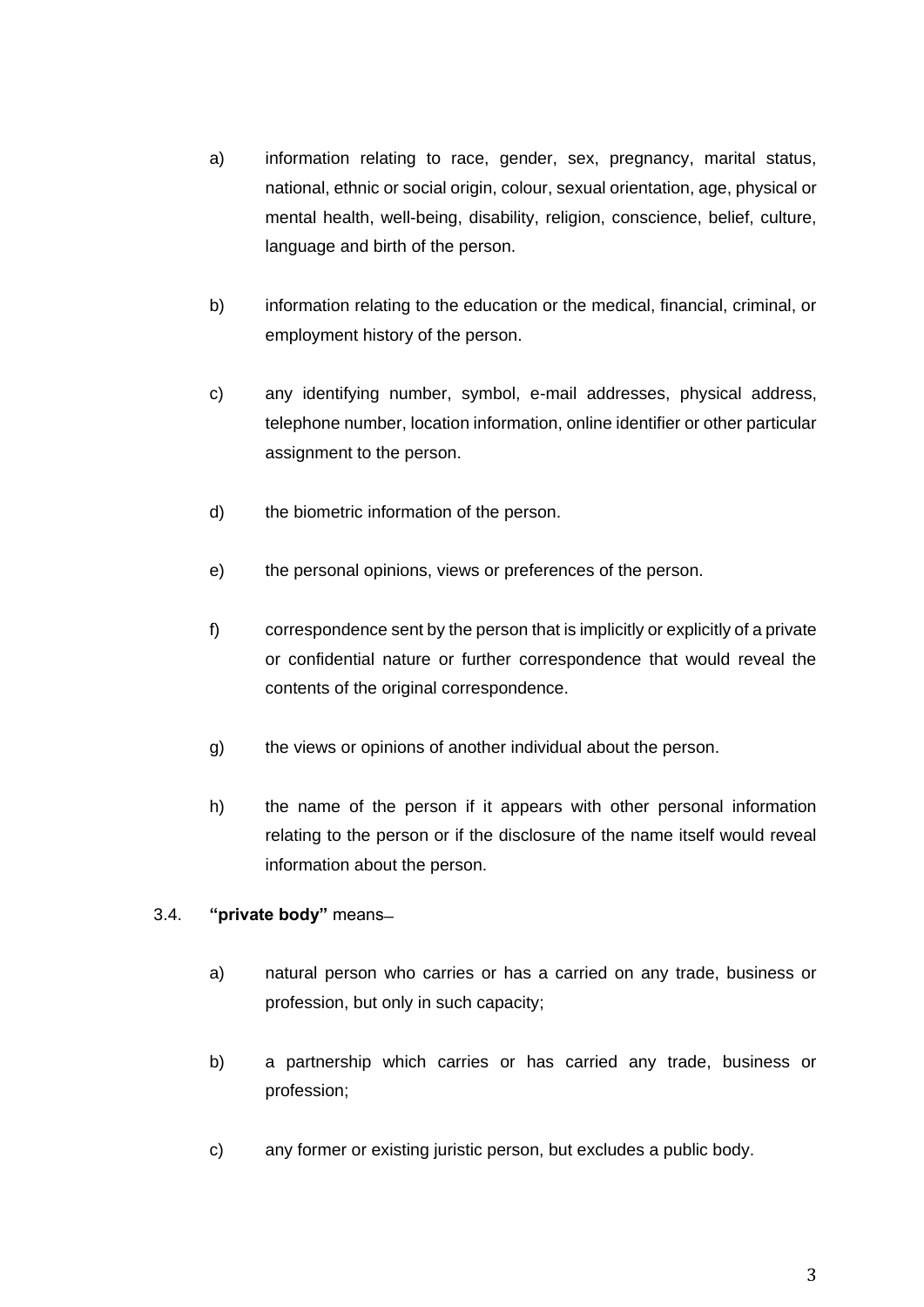- 3.5. **"processing"** means any operation or activity or any set of operations whether or not by automatic means concerning personal information, including:
	- a) the collection, receipt, recording, organisation, collation, storage, updating or modification, retrieval, alteration, consultation, or use;
	- b) dissemination by means of transmission, distribution or making available in any form; or
	- c) merging, linking, as well as restriction, degradation, erasure or destruction of the information.

### 3.6. **"public body"** means-

- a) any department of state or administration in the national or provincial sphere of government or any municipality in the local sphere of government; or
- b) any other functionary or institution when
	- (i) exercising a power or performing a duty in terms of the constitution in terms of the constitution; or
	- (ii) exercising a public power or performing a public function in terms of any legislation.
- 3.7. "**responsible party**" means a public or private body or any other person which, alone or in conjunction with others, determines the purpose of and means for processing personal information. The following are examples of responsible parties in the context of the management of COVID-19 and include but not limited to, the NCC, National Department of Health, Provincial Department, Local Government, National Institute of Communicable Disease (NICD), National Health Laboratories Services (NHLS), Independent laboratories, Mobile Network Operators, Voluntary Organizations.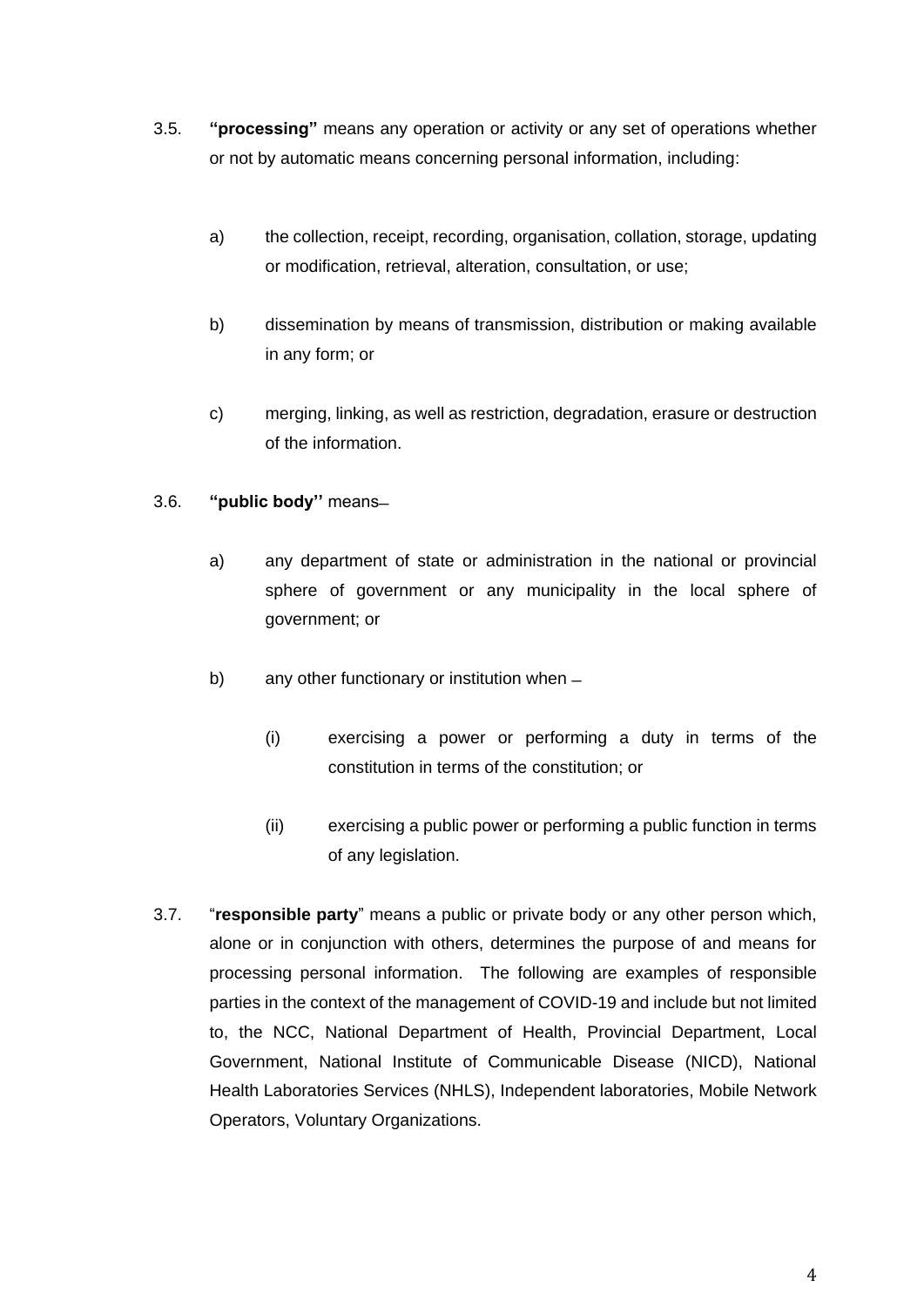- 3.8. "**special personal information**" means personal information concerning
	- a) the religious or philosophical beliefs, race or ethnic origin, trade union membership, political persuasion, health or sex life or biometric information of a data subject; or
	- b) the criminal behaviour of a data subject to the extent that such information relates to
		- i. the alleged commission by a data subject of any offence; or
		- ii. any proceedings in respect of any offence allegedly committed by a data subject or the disposal of such proceedings.

## 4. **RESPONSIBLE PARTIES MUST ADHERE TO THE FOLLOWING CONDITIONS WHEN PROCESSING PERSONAL INFORMATION OF DATA SUBJECTS**

## 4.1. **Accountability**

Responsible parties must process personal information of data subjects in a responsible manner during the management of COVID-19.

#### 4.2. **Lawfulness of processing**

Responsible parties must process the personal information of data subjects in a lawful and reasonable manner in order to detect, contain and prevent the spread of COVID-19.

#### 4.3. **Consent, justification and objection**

- 4.3.1. It is not necessary for a responsible party to obtain consent from a data subject to process his or her personal information in the context of COVID -19, when:
	- 4.3.1.1. processing complies with the obligation imposed by law on the responsible party;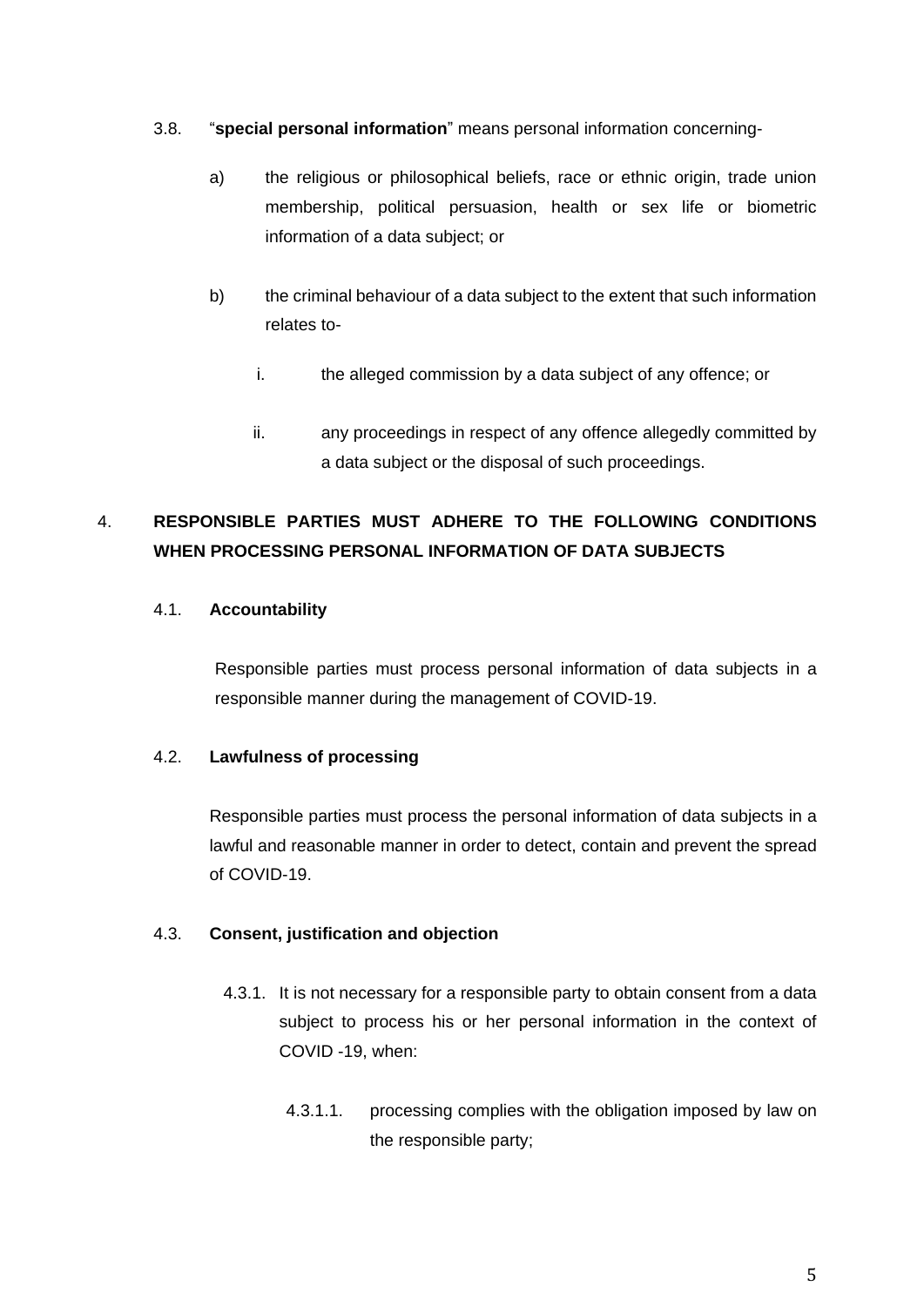- 4.3.1.2. processing protects a legitimate interest of the data subject;
- 4.3.1.3. processing is necessary for the proper performance of a public law duty by a public body; or
- 4.3.1.4. processing is necessary for pursuing the legitimate interests of the responsible party or of a third party to whom the information is supplied.

#### 4.4. **Collection for a specific purpose**

Responsible parties must collect personal information of a data subject for a specific purpose, which in this context is to detect, contain and prevent the spread of COVID-19.

#### 4.5. **Retention and restriction of records**

- 4.5.1. Responsible parties must not retain records of personal information of data subjects for longer than authorised to achieve the purpose of detecting, containing and preventing the spread of COVID-19 unless such information is required for historical, statistical or research purposes and provided that adequate safeguards are in place.
- 4.5.2. A responsible party must destroy or delete a record of personal information or de-identify it as soon as reasonably practicable after the responsible party is no longer authorised to retain the record.
- 4.5.3. The destruction or deletion of personal information must be done in a manner that prevents its reconstruction in an intelligible form.

#### 4.6. **Further processing to be compatible with purpose of collection**

A responsible party may further process personal information of a data subject notwithstanding the fact that such processing is not compatible with the original purpose for which it was collected if it is necessary to prevent a serious and imminent threat to public safety or public health, the life or health of a data subject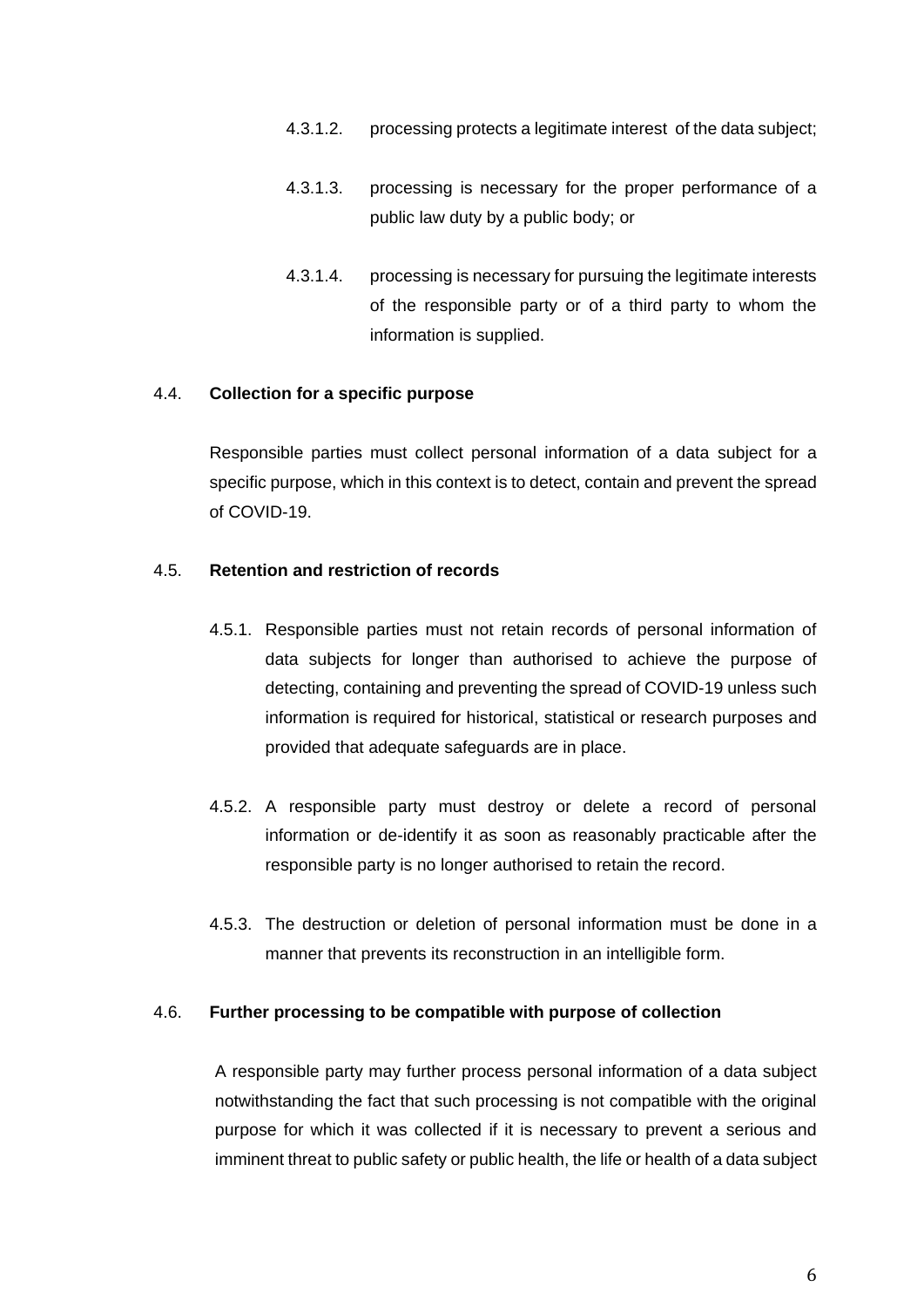or another individual. This exception also applies if the information is used for historical, statistical or research purposes and the responsible party ensures that the further processing is carried out solely for that purpose and will not be published in an identifiable form.

#### 4.7. **Quality of Information**

A responsible party should ensure that the personal information is complete, accurate, not misleading and updated where necessary, taking into consideration the purpose for which the information was further processed.

#### 4.8. **Documentation**

A responsible party must maintain the documentation of all processing operations which relate to detecting, containing and preventing the spread of COVID-19.

#### 4.9. **Security measures on integrity and confidentiality of personal information**

- 4.9.1. In order to secure the integrity and confidentiality of personal information collected in relation to COVID-19, a responsible party must take appropriate, reasonable technical and organisational measures to prevent the loss or damage to or unauthorised access of personal information.
- 4.9.2. An operator must only process personal information with the knowledge or authorisation of a responsible party and should treat such information as confidential, and only disclose such information if required to do so by law, or in the course of the proper performance of their duty.
- 4.9.3. The responsible party must enter into a written contract with an operator to ensure that the operator establishes and maintains appropriate, reasonable, technical and organisational security measures when processing personal of data subjects.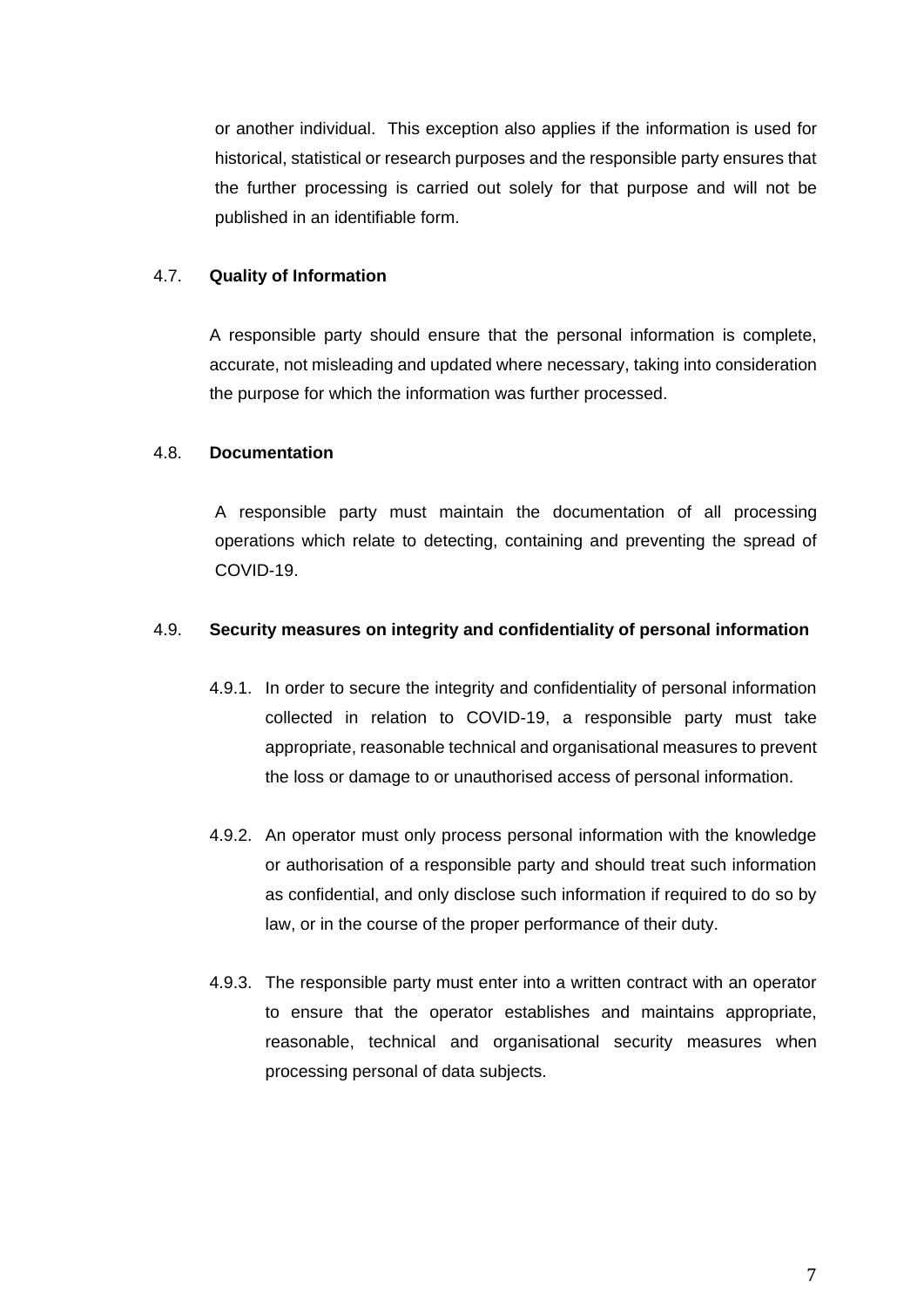- 4.9.4. In the event of a unathorised access to the system of the operator, such an incident should be reported immediately to the responsible party by the operator.
- 4.9.5. A responsible party must report any unauthorised access of personal information of a data subject to the Regulator and the data subjects within reasonable time.

#### 4.10. **Access to personal information**

A responsible party must upon request confirm whether or not it holds personal information about a data subject.

#### 4.11. **Special personal information**

- 4.11.1. Although a responsible party is not allowed to process special personal information of a data subject, medical professionals, healthcare institutions or facilities or social services may process special personal information of a data subject, if such processing is necessary for the proper treatment and care of a data subject in the context of COVID-19.
- 4.11.2. A responsible party may only process special personal information subject to an obligation of confidentiality by virtue of office, employment, profession or legal provision, or established by a written agreement between a responsible party and a data subject.

#### 5. **SHARING OF LOCATION BASED DATA**

5.1. **Can Electronic Communication Service Providers process (provide) location-based data to the Government to process (use) for the purpose of tracking data subjects to manage the spread of COVID-19?**

**Yes**, The Electronic Communication Service Providers must provide the Government with mobile location-based data of data subjects and the Government can use such personal information in the management of the spread of COVID19 if: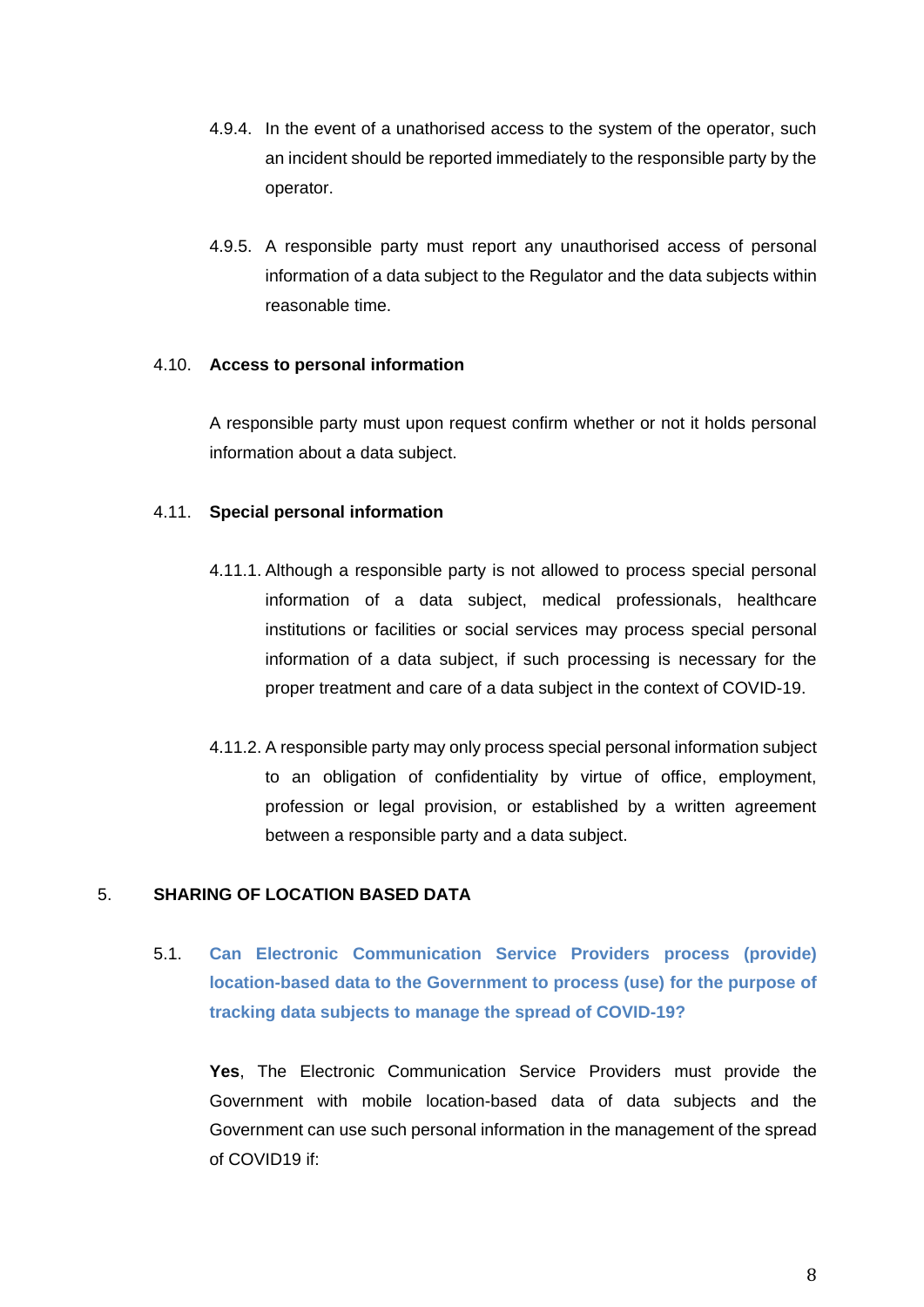- a) processing complies with an obligation imposed by law on the responsible party; or
- b) processing protects the legitimate interest of a data subject; or
- c) processing is necessary for the proper performance of a public law duty by a public body; or
- d) processing is necessary for pursuing the legitimate interests of the responsible party or of a third party to whom the information is supplied.

However, the Government must still comply with all the applicable conditions for the lawful processing as set out in this Guidance Note.

5.2. **Can Electronic Communication Service Providers process (provide) location-based data to the Government to process (use) for the purpose of conducting mass surveillance of data subjects to manage the spread of COVID-19?**

**Yes**, Electronic Communication Service Providers can provide the Government with location-based data of data subjects and the Government can use such personal information for the purpose of conducting mass surveillance of data subjects if the personal information is anonymised or de-identified in a way that prevents its reconstruction in an intelligible form.

## 6. **EMPLOYMENT**

## 6.1. **Can the employer request specific information on the health status of an employee in the context of COVID-19?**

**Yes**, the employer is obliged to maintain a safe and hazardous free working environment in terms of the Occupation Health and Safety Act 85 of 1993 read together with the Employment Equity Act 55 of 1998, if an employee's health status may endanger other employees. The disclosed information should not be used to unfairly discriminate against such an employee.